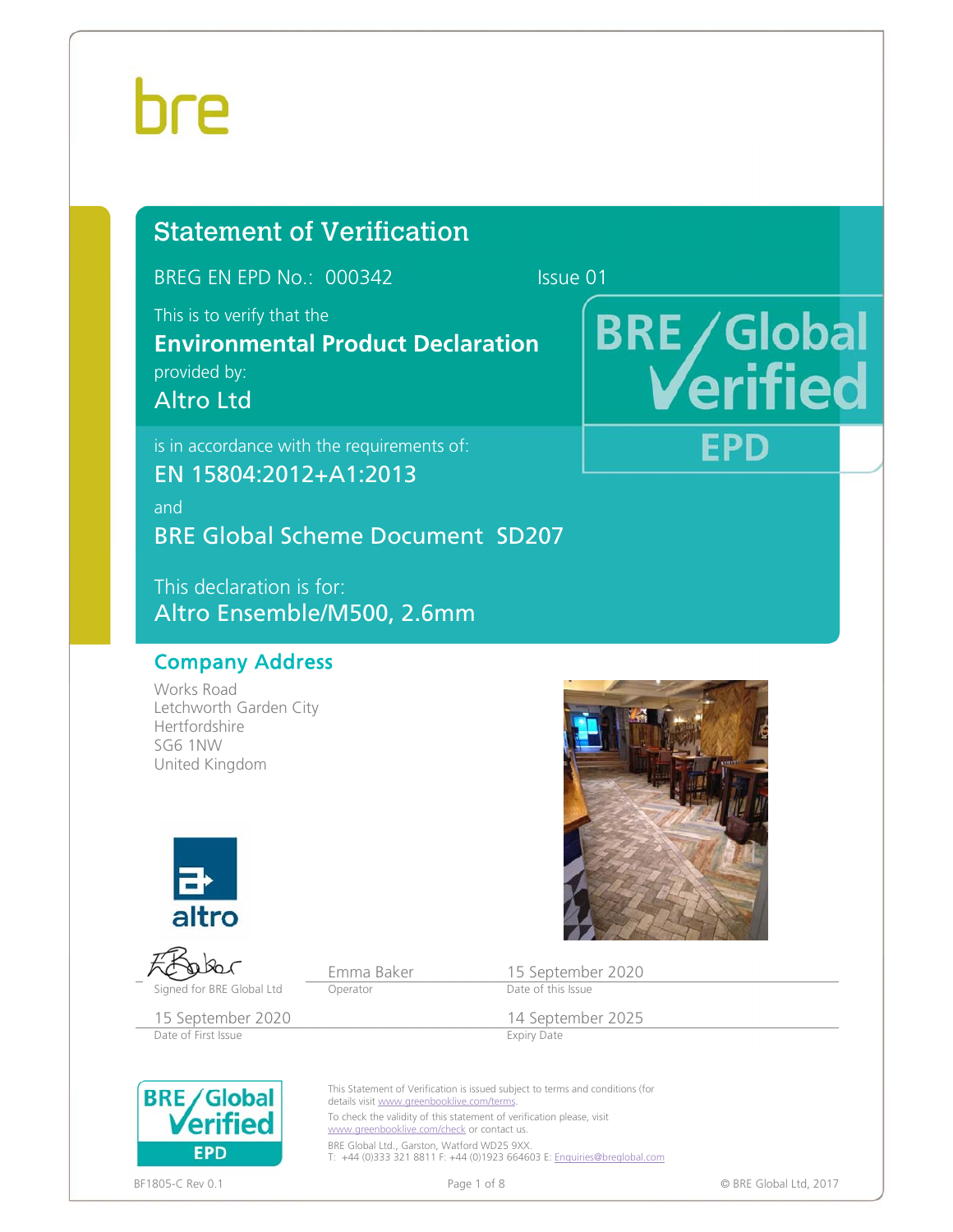# **Environmental Product Declaration**

# **EPD Number: 000342**

# **General Information**

| <b>EPD Programme Operator</b>                                                                                                                                                                                                                                                                                                                 | <b>Applicable Product Category Rules</b>                                                                                                                      |  |  |  |  |  |
|-----------------------------------------------------------------------------------------------------------------------------------------------------------------------------------------------------------------------------------------------------------------------------------------------------------------------------------------------|---------------------------------------------------------------------------------------------------------------------------------------------------------------|--|--|--|--|--|
| <b>BRE Global</b><br>Watford, Herts<br><b>WD25 9XX</b><br>United Kingdom                                                                                                                                                                                                                                                                      | BRE Environmental Profiles 2013 Product Category Rules<br>for Type III environmental product declaration of construction<br>products to EN 15804:2012+A1:2013 |  |  |  |  |  |
| <b>Commissioner of LCA study</b>                                                                                                                                                                                                                                                                                                              | <b>LCA consultant/Tool</b>                                                                                                                                    |  |  |  |  |  |
| Altro Ltd<br>Works Road<br>Letchworth Garden City<br>Hertfordshire<br>SG61NW<br>United Kingdom                                                                                                                                                                                                                                                | BRE LINA v2.0                                                                                                                                                 |  |  |  |  |  |
| <b>Declared Unit</b>                                                                                                                                                                                                                                                                                                                          | <b>Applicability/Coverage</b>                                                                                                                                 |  |  |  |  |  |
| 1m <sup>2</sup> of 2.6 mm thick Altro Ensemble/M500 (2.35<br>$kg/m2$ )                                                                                                                                                                                                                                                                        | Manufacturer specific product                                                                                                                                 |  |  |  |  |  |
| <b>EPD Type</b>                                                                                                                                                                                                                                                                                                                               | <b>Background database</b>                                                                                                                                    |  |  |  |  |  |
| Cradle to Gate                                                                                                                                                                                                                                                                                                                                | ecoinvent v3.2                                                                                                                                                |  |  |  |  |  |
|                                                                                                                                                                                                                                                                                                                                               | <b>Demonstration of Verification</b>                                                                                                                          |  |  |  |  |  |
|                                                                                                                                                                                                                                                                                                                                               | CEN standard EN 15804 serves as the core PCR a                                                                                                                |  |  |  |  |  |
| $\Box$ Internal                                                                                                                                                                                                                                                                                                                               | Independent verification of the declaration and data according to EN ISO 14025:2010<br>$\boxtimes$ External                                                   |  |  |  |  |  |
|                                                                                                                                                                                                                                                                                                                                               | (Where appropriate b) Third party verifier:<br>Nigel Jones                                                                                                    |  |  |  |  |  |
| a: Product category rules                                                                                                                                                                                                                                                                                                                     | b: Optional for business-to-business communication; mandatory for business-to-consumer communication (see EN ISO 14025:2010, 9.4)                             |  |  |  |  |  |
| <b>Comparability</b>                                                                                                                                                                                                                                                                                                                          |                                                                                                                                                               |  |  |  |  |  |
| Environmental product declarations from different programmes may not be comparable if not compliant with<br>EN 15804:2012+A1:2013. Comparability is further dependent on the specific product category rules, system boundaries<br>and allocations, and background data sources. See Clause 5.3 of EN 15804:2012+A1:2013 for further guidance |                                                                                                                                                               |  |  |  |  |  |
|                                                                                                                                                                                                                                                                                                                                               |                                                                                                                                                               |  |  |  |  |  |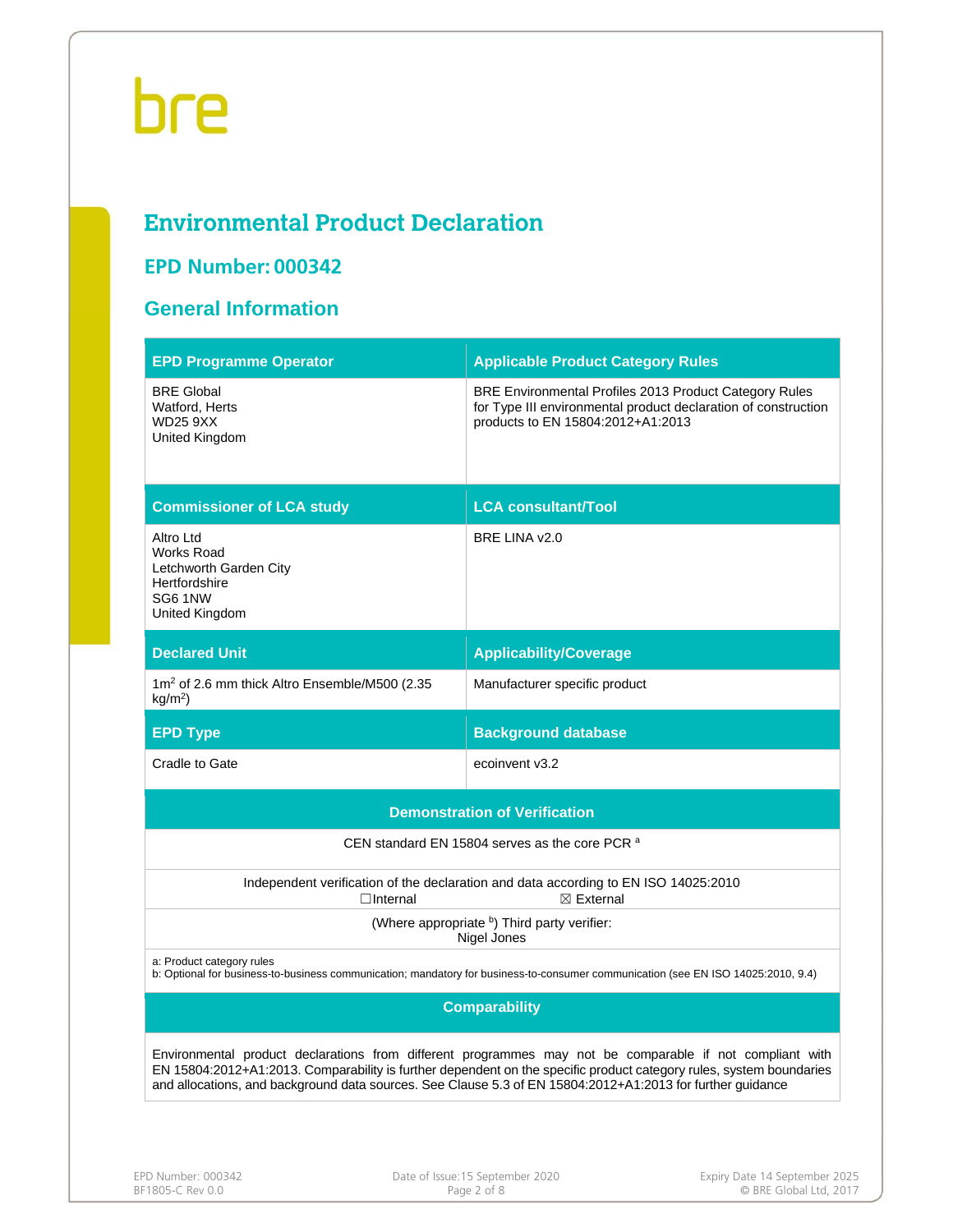#### **Information modules covered**

| Construction            |           |                | Use stage               |                             |                                                                     |             |           |             |               |                             |                          | <b>Benefits and</b><br>loads beyond |                |                          |                                             |                                                            |
|-------------------------|-----------|----------------|-------------------------|-----------------------------|---------------------------------------------------------------------|-------------|-----------|-------------|---------------|-----------------------------|--------------------------|-------------------------------------|----------------|--------------------------|---------------------------------------------|------------------------------------------------------------|
| Product                 |           |                |                         |                             | <b>Related to</b><br>Related to the building fabric<br>the building |             |           |             | End-of-life   |                             |                          | the system<br>boundary              |                |                          |                                             |                                                            |
| A <sub>1</sub>          | A2        | A <sub>3</sub> | A <sub>4</sub>          | A <sub>5</sub>              | <b>B1</b>                                                           | <b>B2</b>   | <b>B3</b> | <b>B4</b>   | <b>B5</b>     | <b>B6</b>                   | <b>B7</b>                | C <sub>1</sub>                      | C <sub>2</sub> | C <sub>3</sub>           | C <sub>4</sub>                              | D                                                          |
| supply<br>Raw materials | Transport | Manufacturing  | site<br>ءِ<br>Transport | Construction<br>nstallation | Jse                                                                 | Maintenance | Repair    | Replacement | Refurbishment | energy<br>Operational<br>ge | Operational water<br>use | Deconstruction<br>demolition        | Transport      | ssing<br>proces<br>Waste | $\overline{\mathfrak{a}}$<br><b>Disposa</b> | Recovery<br>ecycling<br>œ<br>potential<br>Reuse,<br>and/or |
| ☑                       | ☑         | ☑              |                         |                             |                                                                     |             |           | $\Box$      | $\Box$        | $\Box$                      | ⊏                        |                                     |                |                          |                                             |                                                            |

Note: Ticks indicate the Information Modules declared.

### **Manufacturing site**

debolon dessauer bodenbeläge GmbH & Co. KG, Ebertalle 209 D-06846 Dessau-Roßlau **Germany** 

# **Construction Product**

### **Product Description**

Altro Ensemble/M500 is a 2.6 mm thick luxury vinyl tile modular flooring, noise reduction to 15dB with comfort underfoot.

## **Technical Information**

The below table covers the basic technical properties of the Altro Ensemble/M500 product. For further properties, please see the products' pages on Altro's website: https://www.altro.de/Altro-Ensemble,

| <b>Property</b>               | <b>Value, Unit</b>     |
|-------------------------------|------------------------|
| Thickness (EN 428)            | $2.6 \text{ mm}$       |
| Mass per area (EN ISO 23997)  | 2.35 kg/m <sup>2</sup> |
| Slip resistance (DIN 51130)   | R <sub>10</sub>        |
| Fire performance (EN 13501-1) | Class Bfl-s1           |
| Sound insulation (ISO 10140)  | 15dB                   |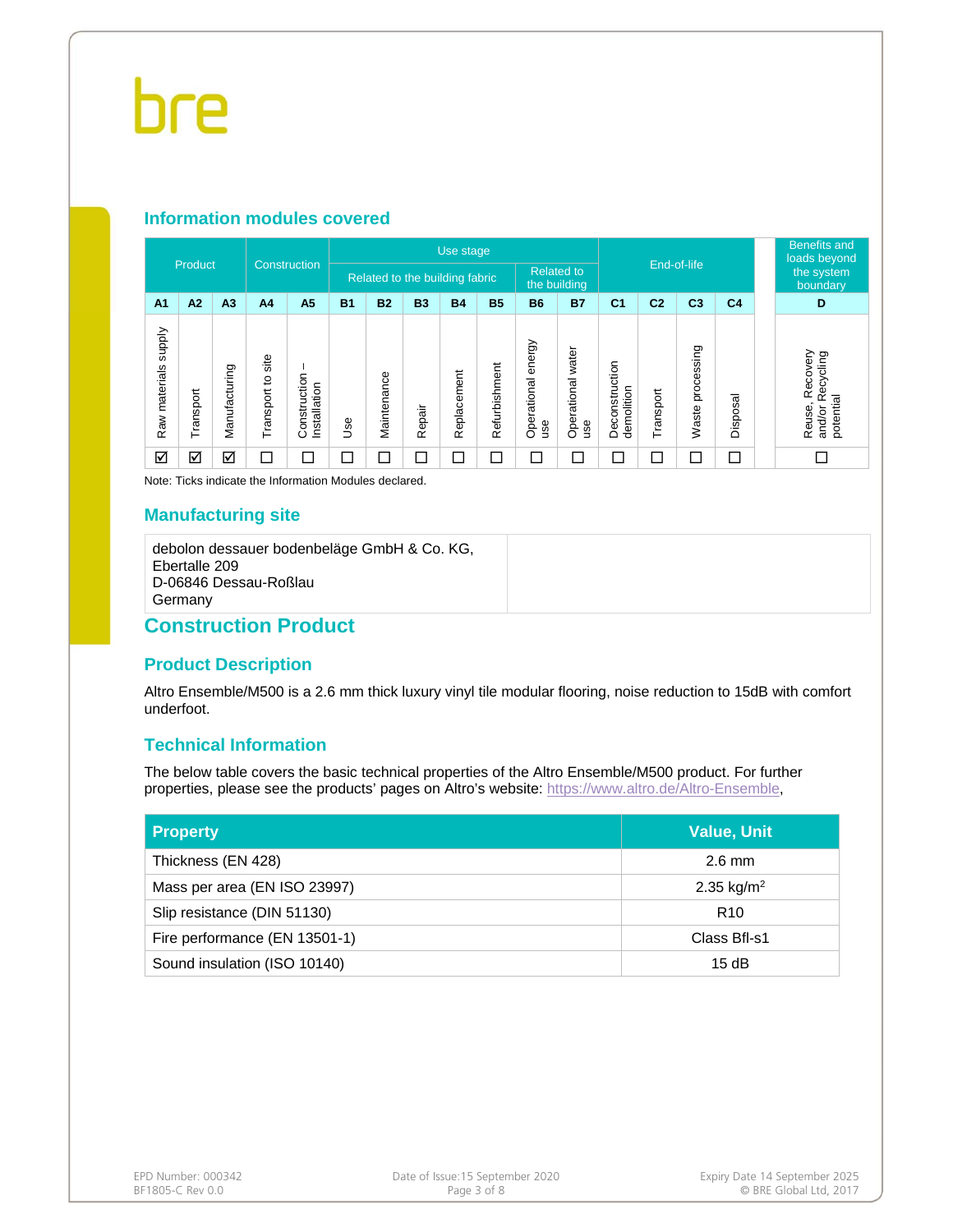# **Main Product Contents**

| <b>Material/Chemical Input</b> | Mass $(\%)$ |
|--------------------------------|-------------|
| Plastisol                      | 96.1        |
| Scrim                          | 2.0         |
| Lacquer                        | 1.3         |
| Print ink                      | 0.7         |

### **Manufacturing Process**

PVC plastisol is spread-coated onto a glass matt and gravure printed to give a range of designs. A PUR coating is added to the surface to enhance cleanability and stain resistance. Product is then cut into tiles.



### **Process flow diagram**

# **Life Cycle Assessment Calculation Rules**

## **Declared unit description**

The declared unit is 1m<sup>2</sup> of 2.6 mm thick Altro Ensemble/M500 (2.35 kg/m<sup>2</sup>).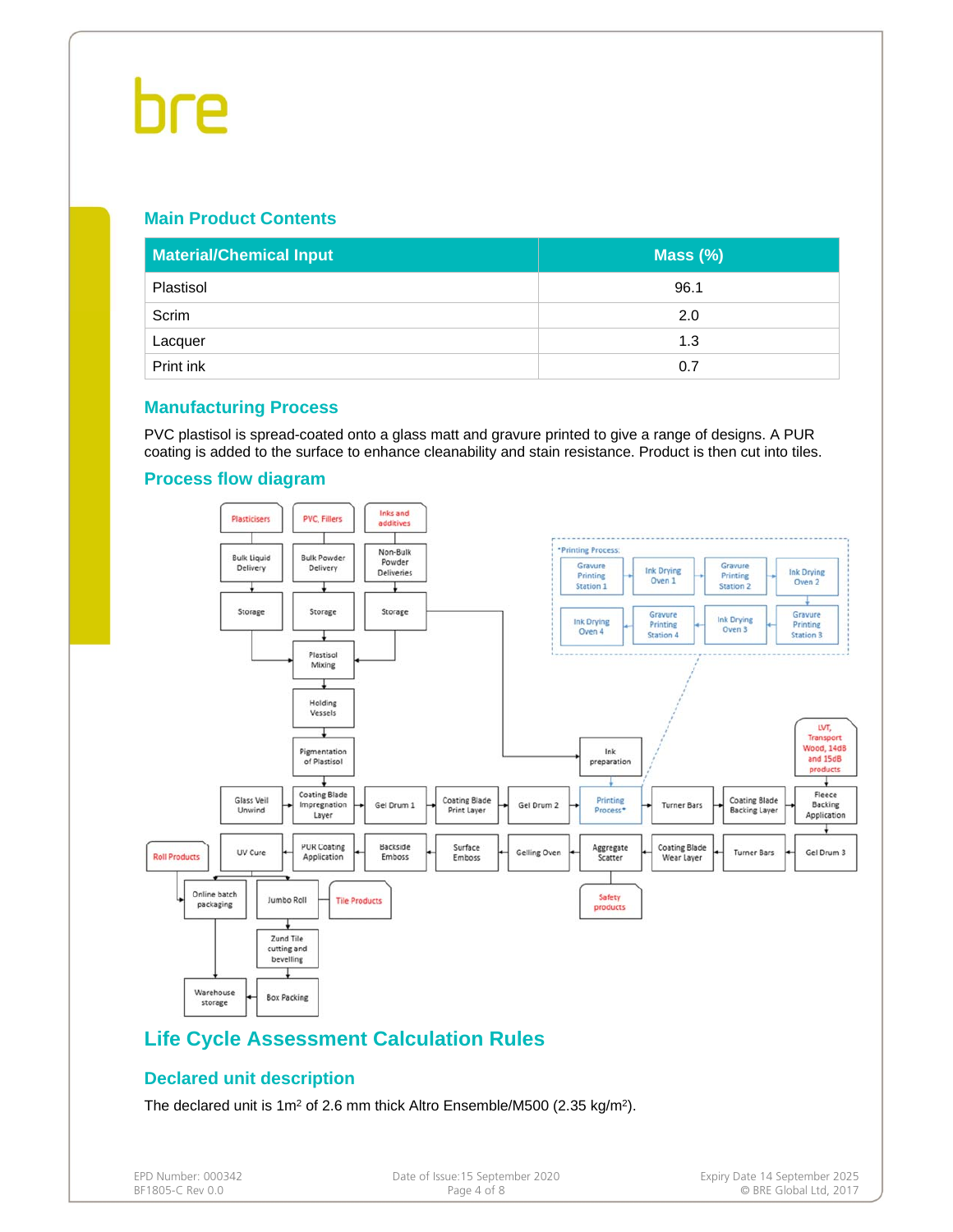### **System boundary**

This is a cradle-to-gate EPD, reporting all production life cycle stages (modules A1 to A3) in accordance with EN 15804:2012+A1:2013.

#### **Data sources, quality and allocation**

The supporting LCA study was carried out using BRE LINA v2.0 using manufacturer-specific data provided by Altro for the production period of the 12 months of 2017 at the Dessau, Germany site.

The Dessau site produces other PVC products in addition to the Altro Ensemble/M500 product, so allocation was applied to site wide values for packaging, energy, water, non-production waste, and wastewater, on a  $m<sup>2</sup>$ of production basis. Production waste was allocated on a percentage mass of production basis. No allocation of raw material inputs was required as total raw material usage for Altro Ensemble/M500 made over the production period was used.

Secondary data has been drawn from the BRE LINA database v2.0.61 and the background LCI datasets are based on ecoinvent v3.2.

#### **Cut-off criteria**

No inputs or outputs have been excluded. All raw materials and packaging inputs, plus their transport, process and general energy and water use, production and non-production waste, have been included, except for direct emissions to air, water and soil, which are not measured.

### **LCA Results**

The results per declared unit (1m<sup>2</sup>) of the Altro Ensemble/M500 flooring product for the declared modules can be found in the following tables.

| <b>Parameters describing environmental impacts</b> |                             |                     |                                |                                              |                                           |                 |                                |             |             |  |  |
|----------------------------------------------------|-----------------------------|---------------------|--------------------------------|----------------------------------------------|-------------------------------------------|-----------------|--------------------------------|-------------|-------------|--|--|
|                                                    |                             |                     | <b>GWP</b>                     | <b>ODP</b>                                   | AP                                        | EP              | <b>POCP</b>                    | <b>ADPE</b> | <b>ADPF</b> |  |  |
|                                                    | $kq$ $CO2$<br>equiv.        | ka CFC 11<br>equiv. | $kq$ SO <sub>2</sub><br>equiv. | kq (PO <sub>4</sub> ) <sup>3</sup><br>equiv. | kqC <sub>2</sub> H <sub>4</sub><br>equiv. | kg Sb<br>equiv. | MJ, net<br>calorific<br>value. |             |             |  |  |
| <b>Product stage</b>                               | Raw material<br>supply      | A <sub>1</sub>      | AGG                            | AGG                                          | AGG                                       | AGG             | AGG                            | AGG         | AGG         |  |  |
|                                                    | Transport                   | A2                  | AGG                            | AGG                                          | AGG                                       | AGG             | AGG                            | AGG         | AGG         |  |  |
|                                                    | Manufacturing               | A3                  | AGG                            | AGG                                          | AGG                                       | AGG             | AGG                            | AGG         | AGG         |  |  |
|                                                    | Total (of product<br>stage) | $A1-3$              | $5.52E+00$                     | 4.41E-07                                     | 2.69E-02                                  | 1.13E-02        | 5.74E-03                       | 4.14E-05    | 1.28E+02    |  |  |

(MND = module not declared; MNR = module not relevant; INA = indicator not assessed; AGG = aggregated)

GWP = Global Warming Potential;

ODP = Ozone Depletion Potential; AP = Acidification Potential for Soil and Water; POCP = Formation potential of tropospheric Ozone; ADPE = Abiotic Depletion Potential – Elements; ADPF = Abiotic Depletion Potential – Fossil Fuels.

EP = Eutrophication Potential;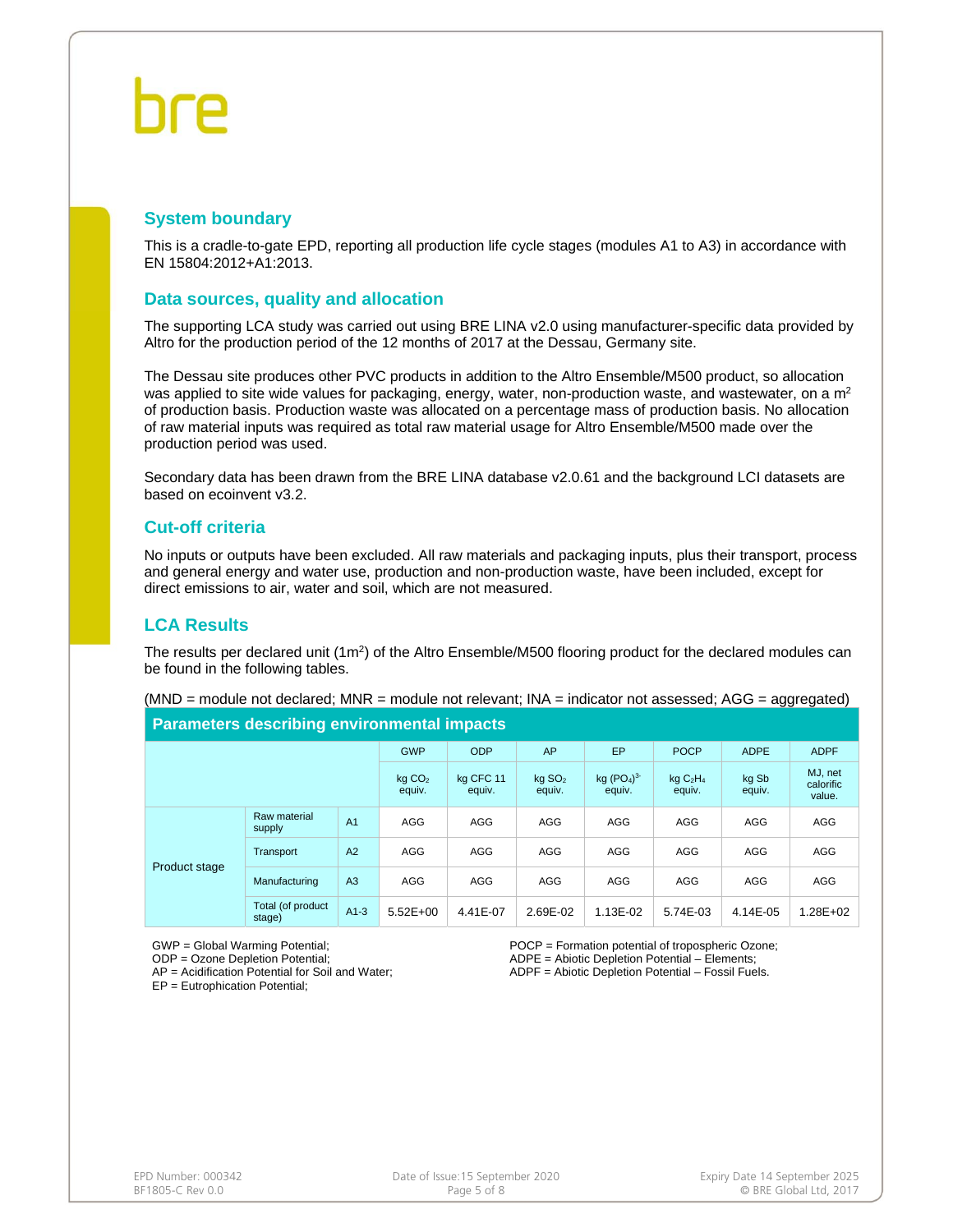# hre

# **LCA Results (continued)**

#### **Parameters describing resource use, primary energy**

|               |                             |                | <b>PERE</b>  | <b>PERM</b> | <b>PERT</b>  | <b>PENRE</b> | <b>PENRM</b> | <b>PENRT</b> |
|---------------|-----------------------------|----------------|--------------|-------------|--------------|--------------|--------------|--------------|
|               |                             |                | <b>MJ</b>    | <b>MJ</b>   | <b>MJ</b>    | <b>MJ</b>    | <b>MJ</b>    | <b>MJ</b>    |
|               | Raw material<br>supply      | A <sub>1</sub> | AGG          | AGG         | AGG          | AGG          | AGG          | AGG          |
|               | Transport                   | A2             | AGG          | AGG         | AGG          | AGG          | AGG          | AGG          |
| Product stage | Manufacturing               | A <sub>3</sub> | AGG          | AGG         | AGG          | AGG          | AGG          | AGG          |
|               | Total (of product<br>stage) | $A1-3$         | $2.13E + 01$ | 1.70E-04    | $2.13E + 01$ | $1.44E + 02$ | 1.09E+01     | 1.55E+02     |

PERE = Use of renewable primary energy excluding renewable primary energy used as raw materials;

PERM = Use of renewable primary energy resources used as raw materials;

PERT = Total use of renewable primary energy resources;

PENRE = Use of non-renewable primary energy excluding nonrenewable primary energy resources used as raw materials; PENRM = Use of non-renewable primary energy resources used as raw materials;

PENRT = Total use of non-renewable primary energy resource.

| Parameters describing resource use, secondary materials and fuels, use of water |                             |                |              |                                  |                                  |                |  |  |  |
|---------------------------------------------------------------------------------|-----------------------------|----------------|--------------|----------------------------------|----------------------------------|----------------|--|--|--|
|                                                                                 |                             |                | <b>SM</b>    | <b>RSF</b>                       | <b>NRSF</b>                      | <b>FW</b>      |  |  |  |
|                                                                                 |                             |                | kg           | <b>MJ</b><br>net calorific value | <b>MJ</b><br>net calorific value | m <sup>3</sup> |  |  |  |
| Product stage                                                                   | Raw material<br>supply      | A <sub>1</sub> | AGG          | AGG                              | AGG                              | AGG            |  |  |  |
|                                                                                 | Transport                   | A2             | AGG          | AGG                              | AGG                              | AGG            |  |  |  |
|                                                                                 | Manufacturing               | A3             | AGG          | AGG                              | AGG                              | AGG            |  |  |  |
|                                                                                 | Total (of product<br>stage) | $A1-3$         | $0.00E + 00$ | $0.00E + 00$                     | $0.00E + 00$                     | 4.29E-01       |  |  |  |

SM = Use of secondary material; RSF = Use of renewable secondary fuels; NRSF = Use of non-renewable secondary fuels; FW = Net use of fresh water.

| Other environmental information describing waste categories |                             |                |            |             |            |  |  |  |
|-------------------------------------------------------------|-----------------------------|----------------|------------|-------------|------------|--|--|--|
|                                                             |                             |                | <b>HWD</b> | <b>NHWD</b> | <b>RWD</b> |  |  |  |
|                                                             |                             |                | kg         | kg          | kg         |  |  |  |
| Product stage                                               | Raw material<br>supply      | A <sub>1</sub> | AGG        | AGG         | AGG        |  |  |  |
|                                                             | Transport                   | A2             | AGG        | AGG         | AGG        |  |  |  |
|                                                             | Manufacturing               | A <sub>3</sub> | AGG        | AGG         | AGG        |  |  |  |
|                                                             | Total (of<br>product stage) | $A1-3$         | 2.30E-01   | 3.85E-01    | 1.38E-04   |  |  |  |

HWD = Hazardous waste disposed;

NHWD = Non-hazardous waste disposed;

RWD = Radioactive waste disposed.

| EPD Number: 000342 |
|--------------------|
| BF1805-C Rev 0.0   |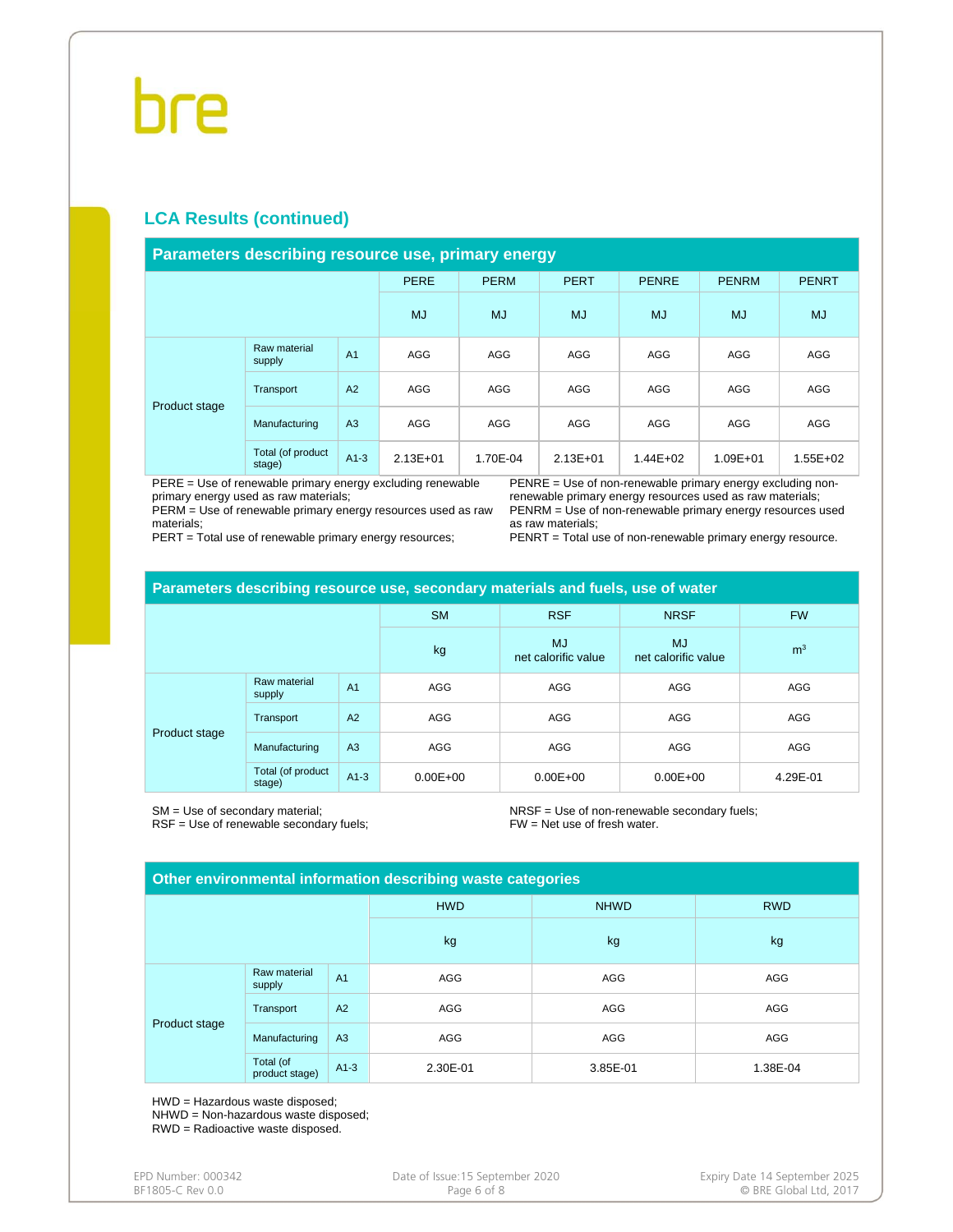# **LCA Results (continued)**

| Other environmental information describing output flows – at end of life |                             |                |            |            |              |                          |  |  |  |
|--------------------------------------------------------------------------|-----------------------------|----------------|------------|------------|--------------|--------------------------|--|--|--|
|                                                                          |                             |                | <b>CRU</b> | <b>MFR</b> | <b>MER</b>   | EE.                      |  |  |  |
|                                                                          |                             |                | kg         | kg         | kg           | MJ per energy<br>carrier |  |  |  |
| Product stage                                                            | Raw material<br>supply      | A <sub>1</sub> | AGG        | AGG        | AGG          | AGG                      |  |  |  |
|                                                                          | Transport                   | A2             | AGG        | AGG        | AGG          | AGG                      |  |  |  |
|                                                                          | Manufacturing               | A <sub>3</sub> | AGG        | AGG        | AGG          | AGG                      |  |  |  |
|                                                                          | Total (of product<br>stage) | $A1-3$         | 1.18E-01   | 2.56E-02   | $0.00E + 00$ | $0.00E + 00$             |  |  |  |

CRU = Components for reuse; MFR = Materials for recycling;

MER = Materials for energy recovery; EE = Exported energy.